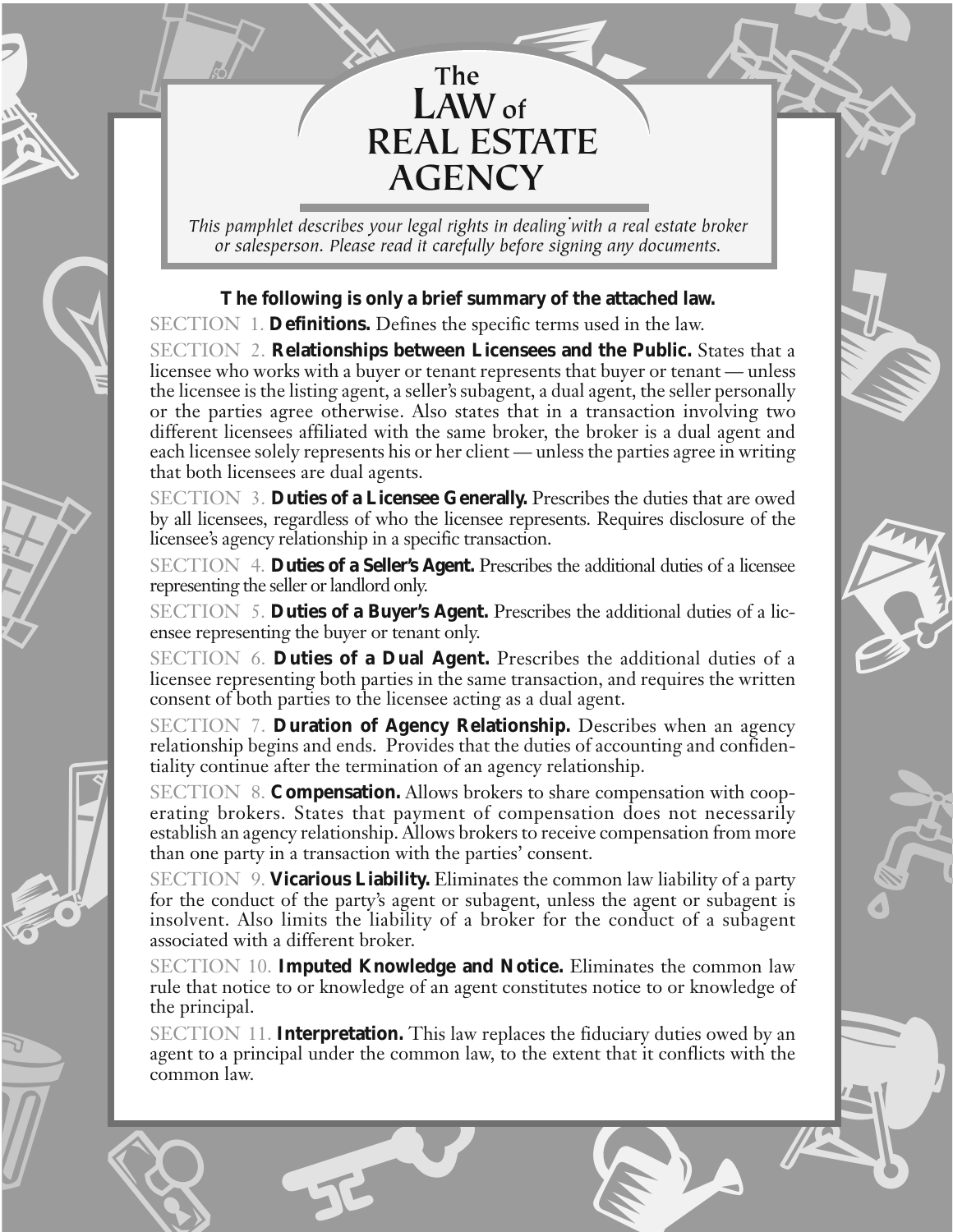

**SECTION** 

# **DEFINITIONS.**

Unless the context clearly requires otherwise, the definitions in this section apply throughout this chapter.

(1) "Agency relationship" means the agency relationship created under this chapter or by written agreement between a licensee and a buyer and/or seller relating to the performance of real estate brokerage services by the licensee.

(2) "Agent" means a licensee who has entered into an agency relationship with a buyer or seller.

(3) "Business opportunity" means and includes a business, business opportunity, and goodwill of an existing business, or any one or combination thereof.

(4) "Buyer" means an actual or prospective purchaser in a real estate transaction, or an actual or prospective tenant in a real estate rental or lease transaction, as applicable.

(5) "Buyer's agent" means a licensee who has entered into an agency relationship with only the buyer in a real estate transaction, and includes subagents engaged by a buyer's agent.

(6) "Confidential information" means information from or concerning a principal of a licensee that:

(a) Was acquired by the licensee during the course of an agency relationship with the principal;

(b) The principal reasonably expects to be kept confidential;

(c) The principal has not disclosed or authorized to be disclosed to third parties;

(d) Would, if disclosed, operate to the detriment of the principal; and

M (e) The principal personally would not be obligated to disclose to the other party.

ord of the contract of

(7) "Dual agent" means a licensee who has entered into an agency relationship with both the buyer and seller in the same transaction.

THE STRIKE

(8) "Licensee" means a real estate broker, associate real estate broker, or real estate salesperson, as those terms are defined in chapter 18.85 RCW.

(9) "Material fact" means information that substantially adversely affects the value of the property or a party's ability to perform its obligations in a real estate transaction, or operates to materially impair or defeat the purpose of the transaction. The fact or suspicion that the property, or any neighboring property, is or was the site of a murder, suicide or other death, rape or other sex crime, assault or other violent crime, robbery or burglary, illegal drug activity, gang-related activity, political or religious activity, or other act, occurrence, or use not adversely affecting the physical condition of or title to the property is not a material fact.

(10) "Principal" means a buyer or a seller who has entered into an agency relationship with a licensee.

(11) "Real estate brokerage services" means the rendering of services for which a real estate license is required under chapter 18.85 RCW.

(12) "Real estate transaction" or "transaction" means an actual or prospective transaction involving a purchase, sale, option, or exchange of any interest in real property or a business opportunity, or a lease or rental of real property. For purposes of this chapter, a prospective transaction does not exist until a written offer has been signed by at least one of the parties.

(13) "Seller" means an actual or prospective seller in a real estate transaction, or an actual or prospective landlord in a real estate rental or lease transaction, as applicable.

entered into an agency relat (14) "Seller's agent" means a licensee who has entered into an agency relationship with only the

**. 1979** 

**2**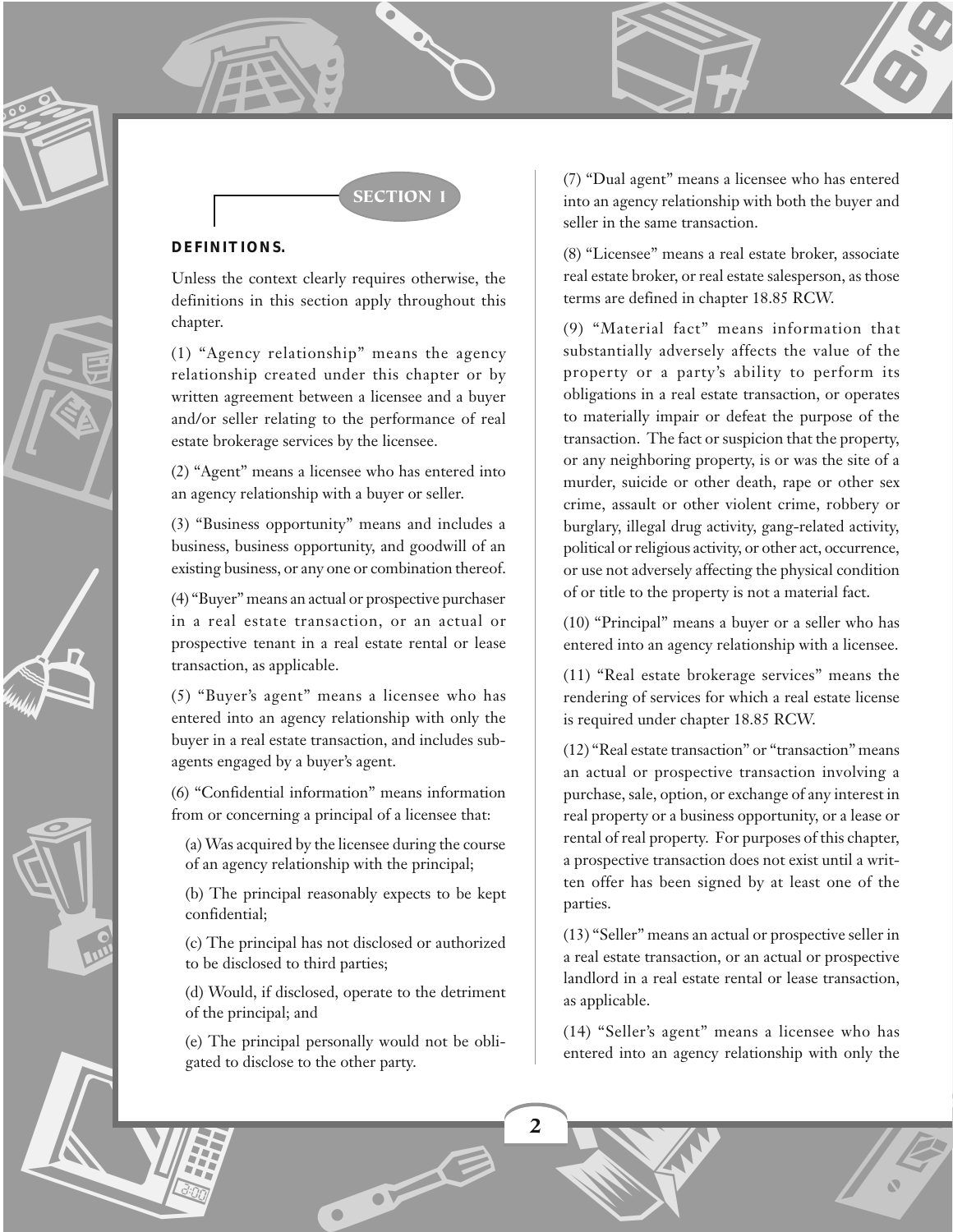seller in a real estate transaction, and includes subagents engaged by a seller's agent.

 $\mathbb{A}$ 

[

r,

,

(15) "Subagent" means a licensee who is engaged to act on behalf of a principal by the principal's agent where the principal has authorized the agent in writing to appoint subagents.



# **RELATIONSHIPS BETWEEN LICENSEES AND THE PUBLIC.**

(1) A licensee who performs real estate brokerage services for a buyer is a buyer's agent unless the:

(a) Licensee has entered into a written agency agreement with the seller, in which case the licensee is a seller's agent;

(b) Licensee has entered into a subagency agreement with the seller's agent, in which case the licensee is a seller's agent;

(c) Licensee has entered into a written agency agreement with both parties, in which case the licensee is a dual agent;

(d) Licensee is the seller or one of the sellers; or

(e) Parties agree otherwise in writing after the licensee has complied with section 3(1)(f) of this act.

(2) In a transaction in which different licensees affiliated with the same broker represent different parties, the broker is a dual agent, and must obtain the written consent of both parties as required under section 6 of this act. In such a case, each licensee shall solely represent the party with whom the licensee has an agency relationship, unless all parties agree in writing that both licensees are dual agents.

+

T

.<br>.<br>.

.<br>.<br>.

Trate (B) (3) A licensee may work with a party in separate transactions pursuant to different relationships, including, but not limited to, representing a party in one transaction and at the same time not representing that party in a different transaction involving that party, if the licensee complies with this chapter in establishing the relationships for each transaction.

EN 1872



## **DUTIES OF A LICENSEE GENERALLY.**

(1) Regardless of whether the licensee is an agent, a licensee owes to all parties to whom the licensee renders real estate brokerage services the following duties, which may not be waived:

- (a) To exercise reasonable skill and care;
- (b) To deal honestly and in good faith;

(c) To present all written offers, written notices and other written communications to and from either party in a timely manner, regardless of whether the property is subject to an existing contract for sale or the buyer is already a party to an existing contract to purchase;

(d) To disclose all existing material facts known by the licensee and not apparent or readily ascertainable to a party; provided that this subsection shall not be construed to imply any duty to investigate matters that the licensee has not agreed to investigate;

(e) To account in a timely manner for all money and property received from or on behalf of either party;

estate brokera (f) To provide a pamphlet on the law of real estate agency in the form prescribed in section 13 of this act to all parties to whom the licensee renders real estate brokerage services, before the party signs

**- 1975** 



**Contract Contract Contract Contract Contract Contract Contract Contract Contract Contract Contract Contract C** 



**POOLS** 

**3**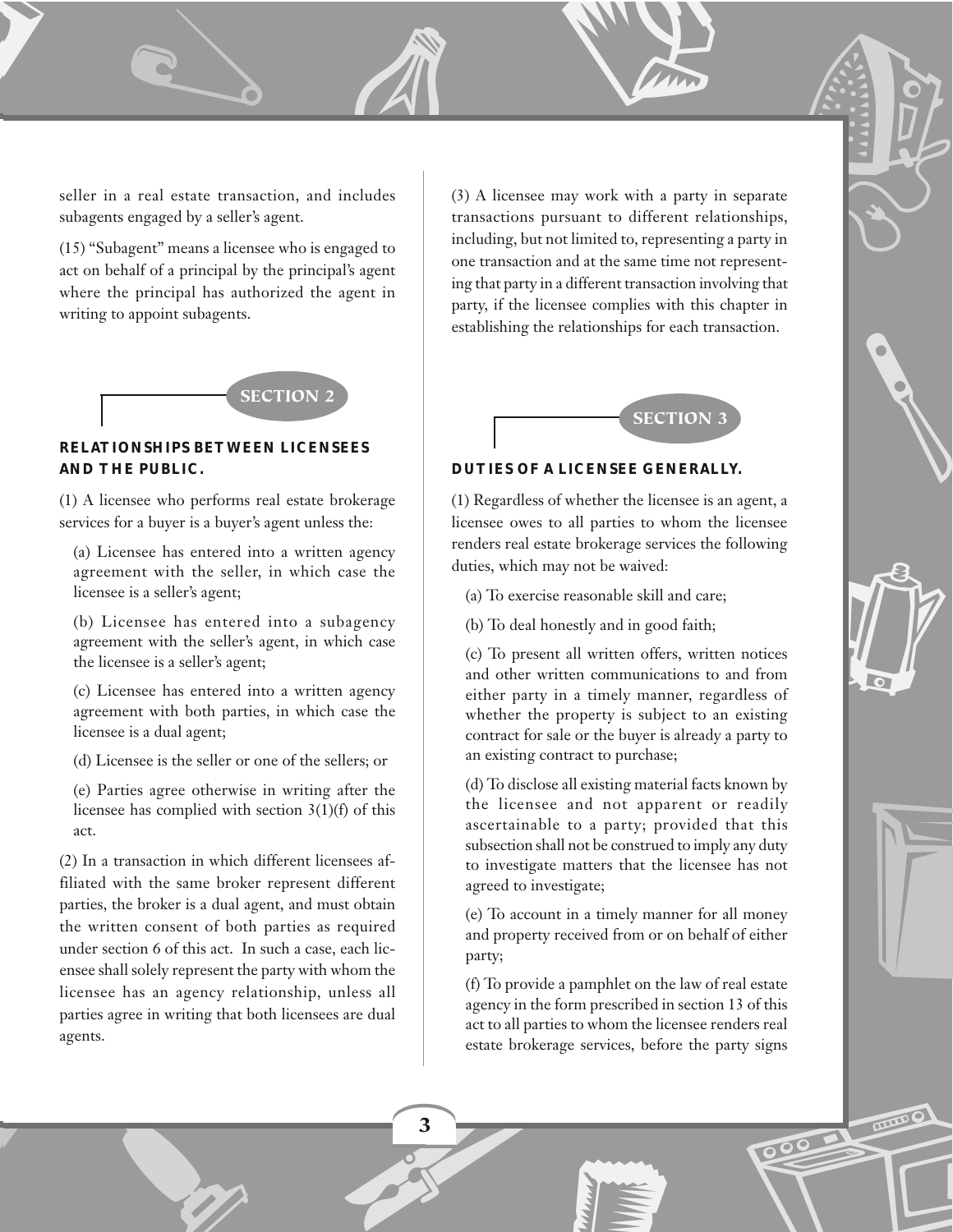an agency agreement with the licensee, signs an (c) To advise the seller to seek express of the seller in a real estate transaction handled by the an agency agreement with the licensee, signs an offer in a real estate transaction handled by the licensee, consents to dual agency, or waives any rights, under section  $2(1)(e)$ ,  $4(1)(e)$ ,  $5(1)(e)$ , or  $6(2)$ (e) or (f) of this act, whichever occurs earliest; and

3

(g) To disclose in writing to all parties to whom the licensee renders real estate brokerage services, before the party signs an offer in a real estate transaction handled by the licensee, whether the licensee represents the buyer, the seller, both parties, or neither party. The disclosure shall be set forth in a separate paragraph entitled "Agency Disclosure" in the agreement between the buyer and seller or in a separate writing entitled "Agency Disclosure."

**1953** 

المناسب الماضي

(2) Unless ot<br>to conduct<br>property or t<br>of either part<br>to independences of any st<br>source reaso<br>reliable. (2) Unless otherwise agreed, a licensee owes no duty to conduct an independent inspection of the property or to conduct an independent investigation of either party's financial condition, and owes no duty to independently verify the accuracy or completeness of any statement made by either party or by any source reasonably believed by the licensee to be reliable.

## **DUTIES OF A SELLER'S AGENT.**

(1) Unless additional duties are agreed to in writing signed by a seller's agent, the duties of a seller's agent are limited to those set forth in section 3 of this act and the following, which may not be waived except as expressly set forth in (e) of this subsection:

(a) To be loyal to the seller by taking no action that is adverse or detrimental to the seller's interest in a transaction;

Report Follows (b) To timely disclose to the seller any conflicts of interest;

Z

**4**

(c) To advise the seller to seek expert advice on matters relating to the transaction that are beyond the agent's expertise;

V

(d) Not to disclose any confidential information from or about the seller, except under subpoena or court order, even after termination of the agency relationship; and

(e) Unless otherwise agreed to in writing after the seller's agent has complied with section 3(1)(f) of this act, to make a good faith and continuous effort to find a buyer for the property; except that a seller's agent is not obligated to seek additional offers to purchase the property while the property is subject to an existing contract for sale.

(2) (a) The showing of properties not owned by the seller to prospective buyers or the listing of competing properties for sale by a seller's agent does not in and of itself breach the duty of loyalty to the seller or create a conflict of interest.

 (b) The representation of more than one seller by different licensees affiliated with the same broker in competing transactions involving the same buyer does not in and of itself breach the duty of loyalty to the sellers or create a conflict of interest.



# **DUTIES OF A BUYER'S AGENT.**

(1) Unless additional duties are agreed to in writing signed by a buyer's agent, the duties of a buyer's agent are limited to those set forth in section 3 of this act and the following, which may not be waived except as expressly set forth in (e) of this subsection:

(a) To be loyal to the buyer by taking no action that is adverse or detrimental to the buyer's interest in a transaction;

(b) To timely disclose to the buyer any conflicts of interest;

For the set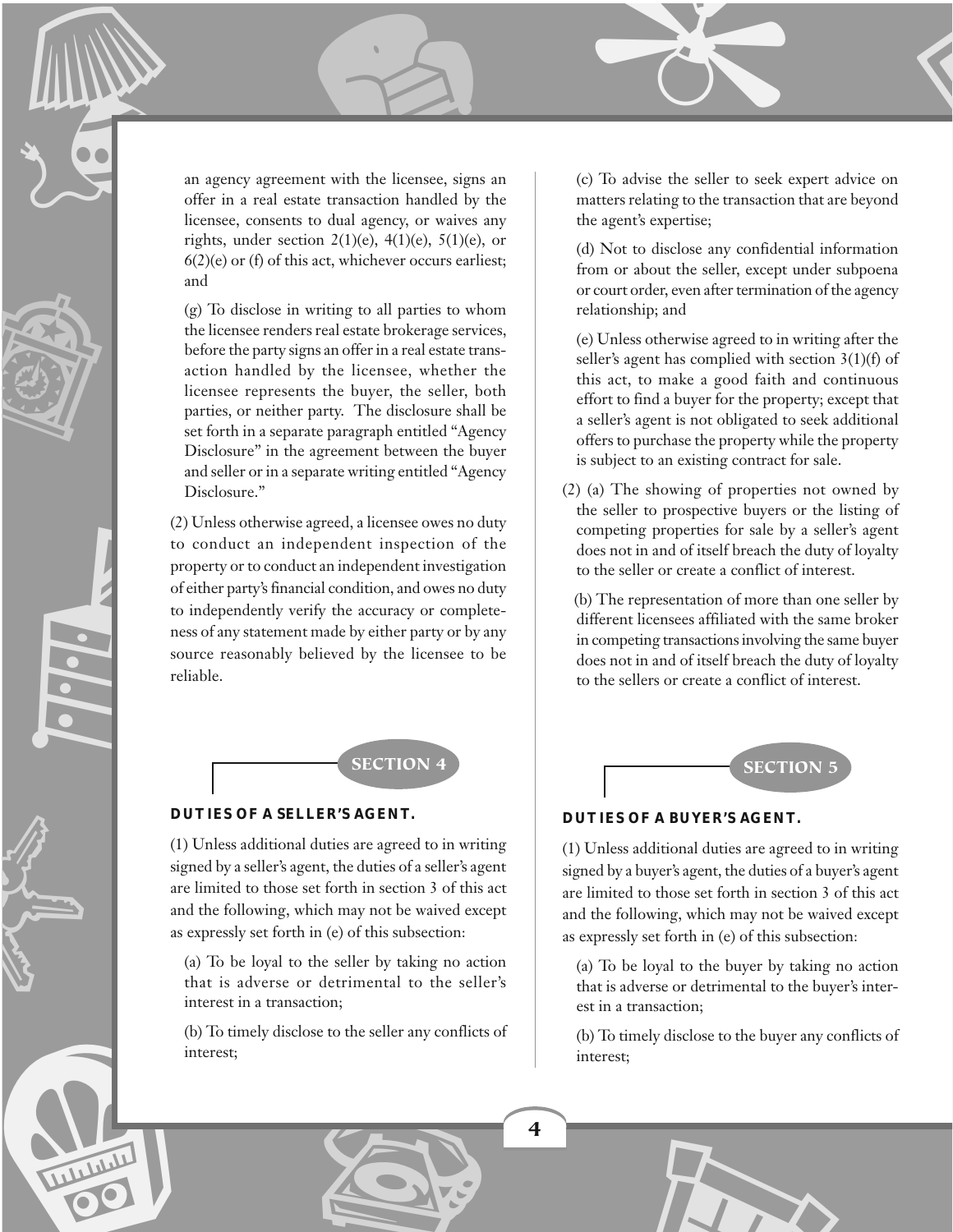(c) To advise the buyer to seek expert advice on matters relating to the transaction that are beyond the agent's expertise;

D

De

(d) Not to disclose any confidential information from or about the buyer, except under subpoena or court order, even after termination of the agency relationship; and

(e) Unless otherwise agreed to in writing after the buyer's agent has complied with section 3(1)(f) of this act, to make a good faith and continuous effort to find a property for the buyer; except that a buyer's agent is not obligated to:

(i) seek additional properties to purchase while the buyer is a party to an existing contract to purchase; or

(ii) show properties as to which there is no written agreement to pay compensation to the buyer's agent.

(2) (a) The showing of property in which a buyer is interested to other prospective buyers by a buyer's agent does not in and of itself breach the duty of loyalty to the buyer or create a conflict of interest.

 (b) The representation of more than one buyer by different licensees affiliated with the same broker in competing transactions involving the same property does not in and of itself breach the duty of loyalty to the buyers or create a conflict of interest.



# **DUTIES OF A DUAL AGENT.**

 $\sqrt{\frac{1.28}{1.74 \text{ Hz}}}$ 

(1) Notwithstanding any other provision of this chapter, a licensee may act as a dual agent only with the written consent of both parties to the transaction after the dual agent has complied with section  $3(1)(f)$  of this act, which consent must include a statement of the terms of compensation.

For Seek expert advice on<br>
ansaction that are beyond<br>
limited to those set forth in section 3 of this act and (2) Unless additional duties are agreed to in writing signed by a dual agent, the duties of a dual agent are limited to those set forth in section 3 of this act and the following, which may not be waived except as expressly set forth in (e) and (f) of this subsection:

9

(a) To take no action that is adverse or detrimental to either party's interest in a transaction;

(b) To timely disclose to both parties any conflicts of interest;

(c) To advise both parties to seek expert advice on matters relating to the transaction that are beyond the dual agent's expertise;

(d) Not to disclose any confidential information from or about either party, except under subpoena or court order, even after termination of the agency relationship;

(e) Unless otherwise agreed to in writing after the dual agent has complied with section 3(1)(f) of this act, to make a good faith and continuous effort to find a buyer for the property; except that a dual agent is not obligated to seek additional offers to purchase the property while the property is subject to an existing contract for sale; and

(f) Unless otherwise agreed to in writing after the dual agent has complied with section 3(l)(f) of this act, to make a good faith and continuous effort to find a property for the buyer; except that a dual agent is not obligated to:

(i) Seek additional properties to purchase while the buyer is a party to an existing contract to purchase; or

(ii) show properties as to which there is no written agreement to pay compensation to the dual agent.

.

3

{

Freeate a conflict of (3)(a) The showing of properties not owned by the seller to prospective buyers or the listing of competing properties for sale by a dual agent does not in and of itself constitute action that is adverse or detrimental to the seller or create a conflict of interest.

q

**5**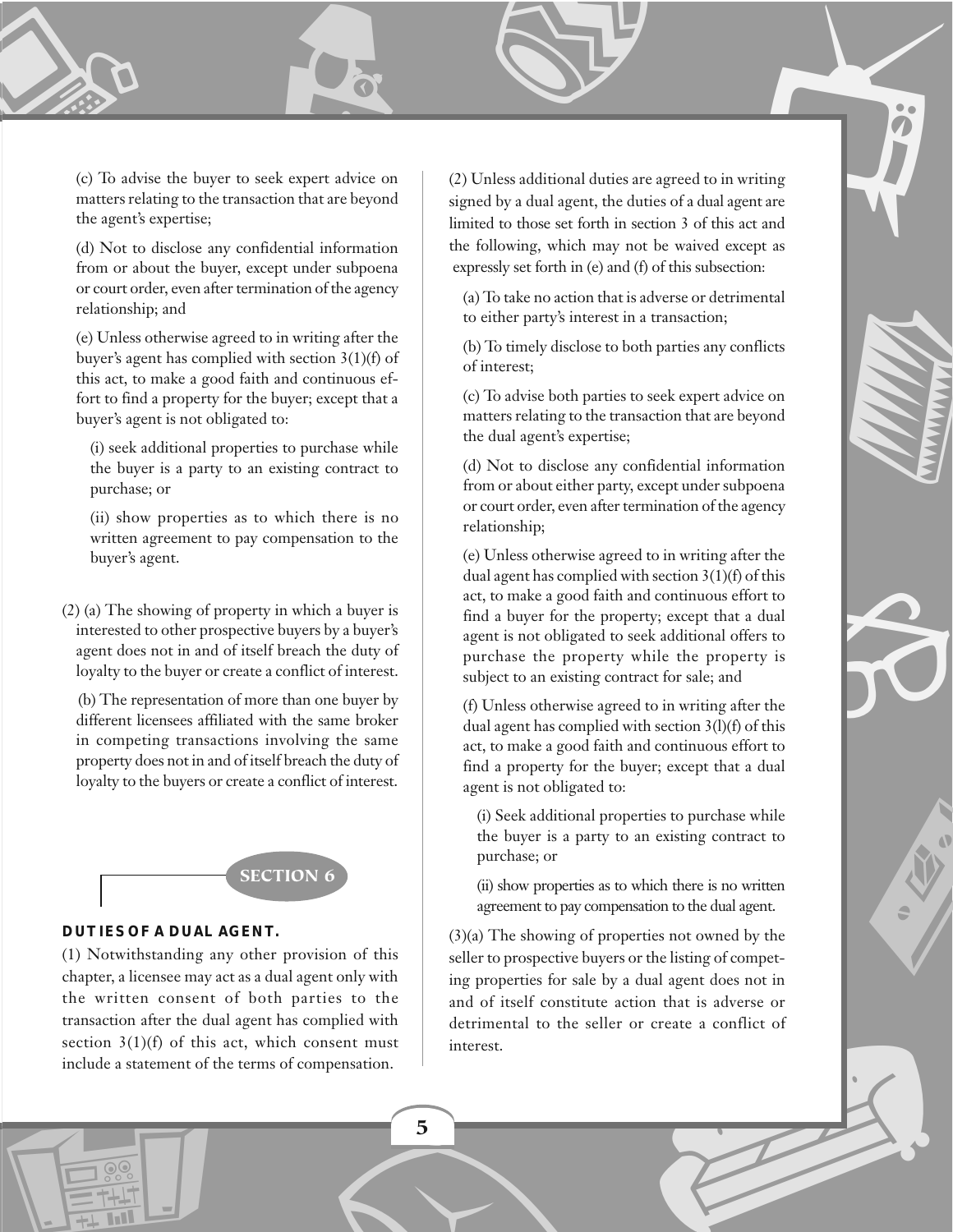ERIC RESIDENCE l ,

a

 $f(x) = \frac{\text{SVD}(x)}{x^2}$ (b) The representation of more than one seller by<br>
(b) The representation of more than one seller by<br>
different licensees affiliated with the same broker in<br>
competing transactions involving the same buyer<br>
does not in and (b) The representation of more than one seller by different licensees affiliated with the same broker in competing transactions involving the same buyer does not in and of itself constitute action that is adverse or detrimental to the sellers or create a conflict of interest.

> (4)(a) The showing of property in which a buyer is interested to other prospective buyers or the presentation of additional offers to purchase property while the property is subject to a transaction by a dual agent does not in and of itself constitute action that is adverse or detrimental to the buyer or create a conflict of interest.

> (b) The representation of more than one buyer by different licensees affiliated with the same broker in competing transactions involving the same property does not in and of itself constitute action that is adverse or detrimental to the buyer or create a conflict of interest.



# **DURATION OF AGENCY RELATIONSHIP.**

(1) The agency relationships set forth in this chapter commence at the time that the licensee undertakes to provide real estate brokerage services to a principal and continue until the earliest of the following:

(a) Completion of performance by the licensee;

(b) Expiration of the term agreed upon by the parties;

(c) Termination of the relationship by mutual agreement of the parties; or

(d) Termination of the relationship by notice from either party to the other. However, such a termination does not affect the contractual rights of either party.

 $\overline{\phantom{a}}$ 

 $\overline{\phantom{a}}$ 

(2) Except as otherwise agreed to in writing, a licensee owes no further duty after termination of the agency relationship, other than the duties of:

(a) Accounting for all moneys and property received during the relationship; and

(b) Not disclosing confidential information.



#### **COMPENSATION.**

(1) In any real estate transaction, the broker's compensation may be paid by the seller, the buyer, a third party, or by sharing the compensation between brokers.

(2) An agreement to pay or payment of compensation does not establish an agency relationship between the party who paid the compensation and the licensee.

(3) A seller may agree that a seller's agent may share with another broker the compensation paid by the seller.

(4) A buyer may agree that a buyer's agent may share with another broker the compensation paid by the buyer.

(5) A broker may be compensated by more than one party for real estate brokerage services in a real estate transaction, if those parties consent in writing at or before the time of signing an offer in the transaction.

(6) A buyer's agent or dual agent may receive compensation based on the purchase price without breaching any duty to the buyer.

**Communications** 

 $\overline{\phantom{a}}$ 

De la Carte de la Carte de la Carte de la Carte de la Carte de la Carte de la Carte de la Carte de la Carte de **1990 - 1990 - 1990 - 1990 - 1990 - 1990 - 1990 - 1990 - 1990 - 1990 - 1990 - 1990 - 1990 - 1990 - 1990 - 1990 6**